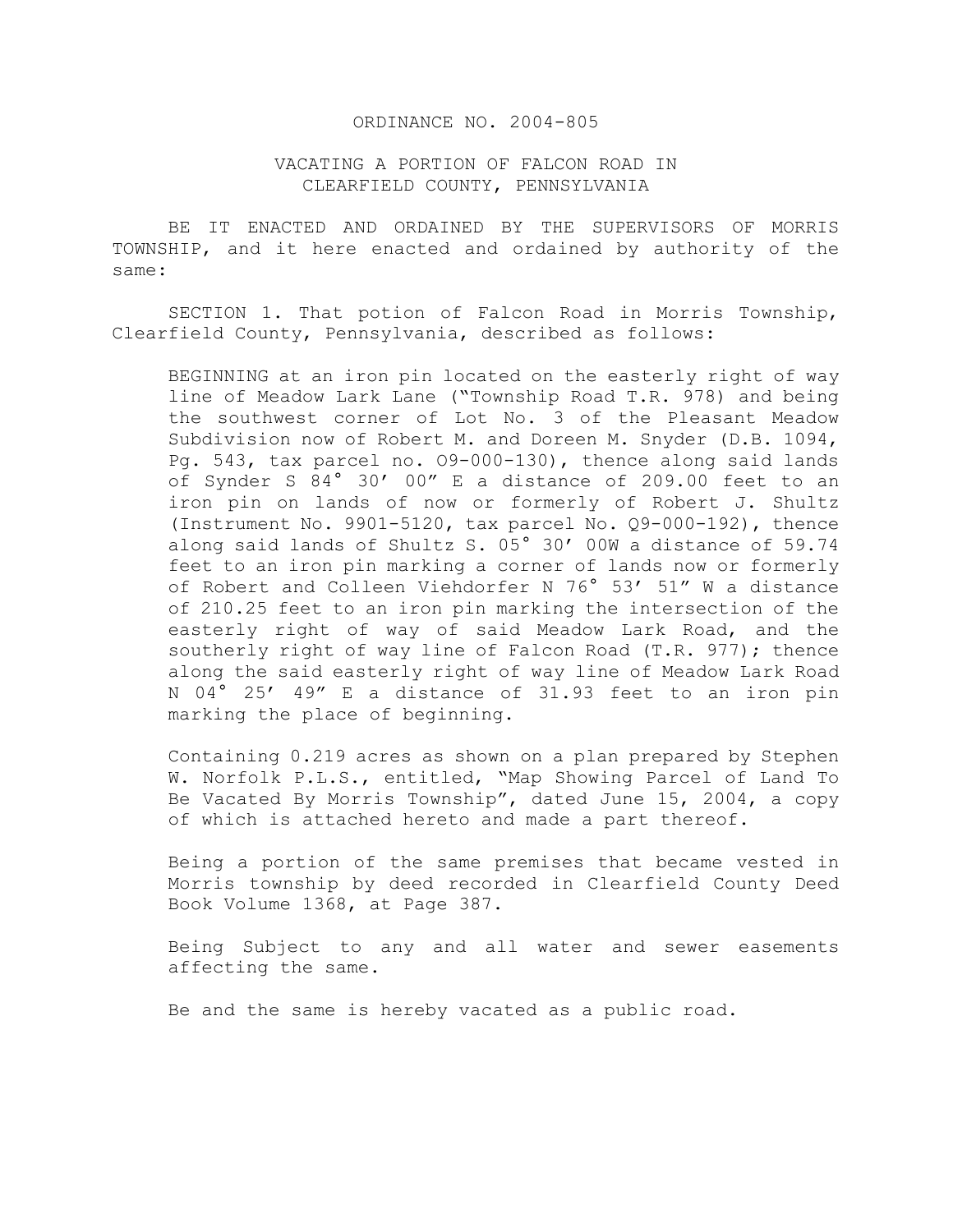Being subject to a reservation to Morris Township of a right to permit the installation and use of subsurface electric, telephone, and television cable lines through the above described property.

SECTION 2. All ordinances or resolutions inconsistent with the provisions hereof are hereby repealed.

SECTION 3. This ordinance shall become effective thirty (30) days from this date.

ENACTED AND ORDIANED, this 5th day of August, 2004.

SUPERVISORS OF MORRIS TOWNSHIP

JOHN SAGGESE, CHAIRMAN HAROLD MOSLAK THOMAS YONTOSH

ATTEST:

GLADYS STRAW, SECRETARY